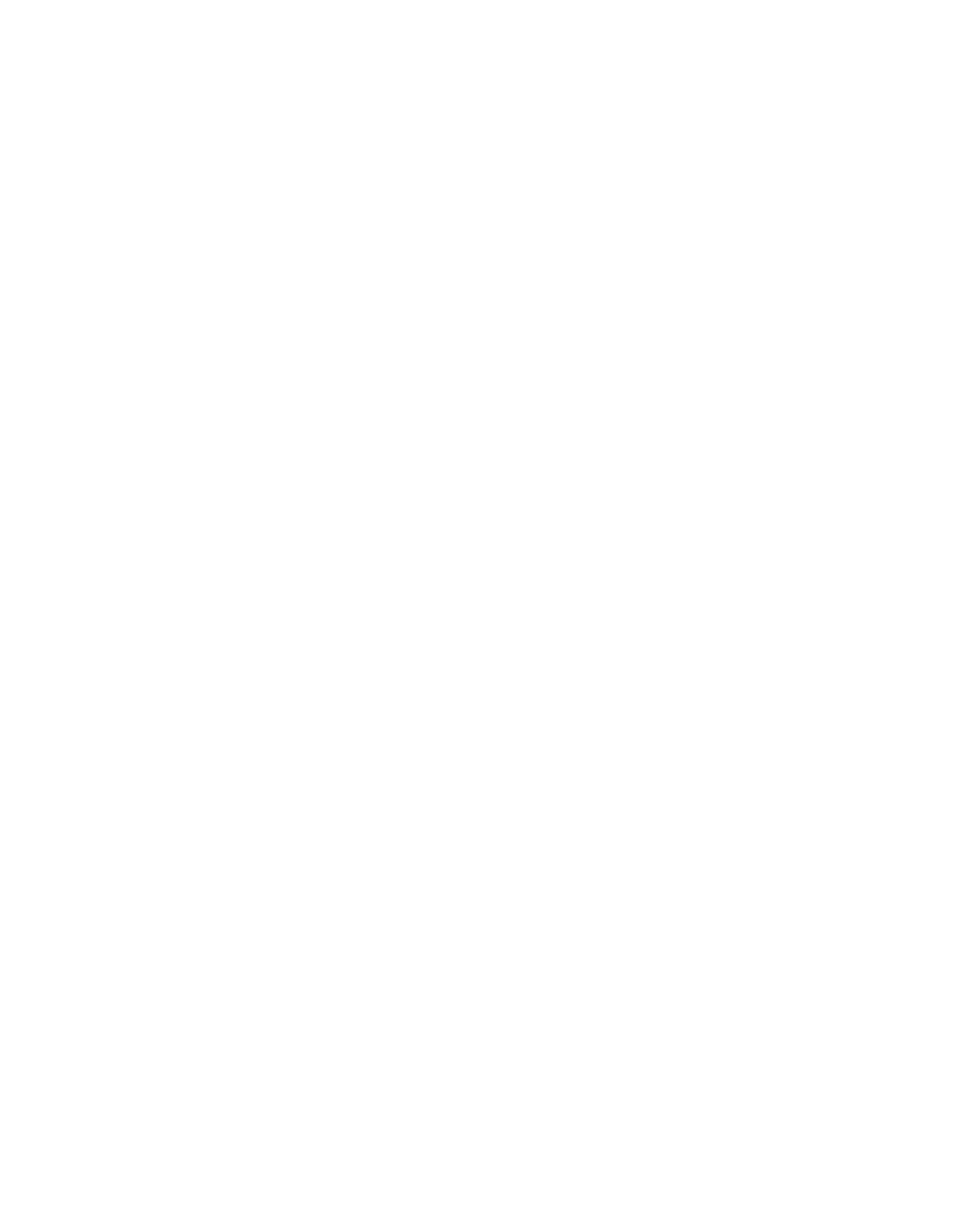### **Methods**

In January–February 2016, a brief survey to assess local health department (LHD) planning for and communication with limited English proficiency (LEP) populations in emergencies was sent out jointly by IDPH's Office of Preparedness and Response and Center for Minority Health Services. The survey was sent electronically to 94 LHDs.

### **Results**

Seventy-one responses to the survey were received but upon further examination, 16 IP addresses had more than one survey respondent. To de-duplicate the data, the most complete survey response, regardless of the position of the survey respondent within the LHD, was retained. A total of 54 LHDs were represented by the survey data.

Survey respondents were primarily Emergency Preparedness and Response Coordinators (n=33), of which three were also the Director of Nursing at their respective LHD, two were also communicable disease nurses, and one also served as the Administrator. Administrators accounted for the other major respondent group (n=21). Because some survey respondents skipped questions, the number of respondents is indicated for each question.

### **Foreign Languages Commonly Spoken in Jurisdiction?**

Spanish was the most commonly reported foreign language spoken in jurisdictions. The next most commonly reported language was Chinese, reflecting the increase in the Asian population in the United States [\(https://www.census.gov/content/dam/Census/library/publications/2015/demo/p25-1143.pdf\)](https://www.census.gov/content/dam/Census/library/publications/2015/demo/p25-1143.pdf), followed by Polish and Arabic.

**Table 1.** Most Common Foreign Languages Reported Spoken in Jurisdiction (n=48)

| Language       | Reporting<br><b>Jurisdictions</b><br>Language Spoken |
|----------------|------------------------------------------------------|
| Spanish        | 92%                                                  |
| Chinese        | 31%                                                  |
| Polish         | 13%                                                  |
| Arabic         | 12%                                                  |
| Tagalog        | 10%                                                  |
| French         | 8%                                                   |
| <b>Russian</b> | 8%                                                   |
| German         | 6%                                                   |
| Gujarti        | 6%                                                   |
| Urdu           | 6%                                                   |
| Vietnamese     | 6%                                                   |
| Italian        | 4%                                                   |
| Korean         | 4%                                                   |
| Serbo-Croatian | 4%                                                   |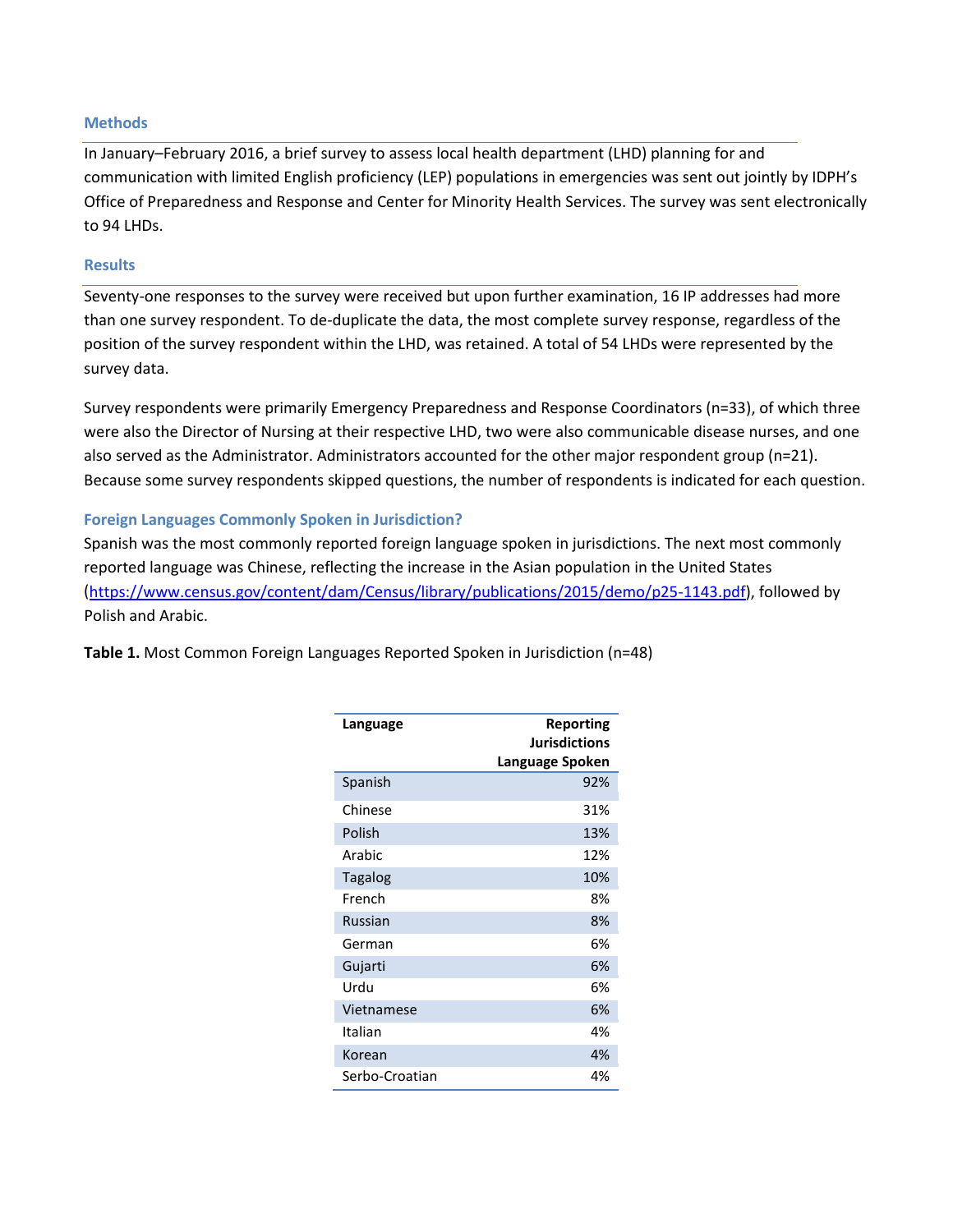## **Do Preparedness Plans Include Strategies for Communicating with LEP Populations?**

Most LHDs responded that at least one or all of their jurisdictional plans included strategies for communicating with LEP populations. However, 14% of LHDs replied that none of their plans included any of these strategies.



**Figure 1.** Preparedness Plans Include Strategies for Communicating with LEP Populations (n=50)

When asked about which plans contained this information, the plan most likely to be reported was the Medical Counter Measures Plan/Strategic National Stockpile plan (n=15) - the plan that describes distribution of supplies from the Strategic National Stockpile in the event of a large scale event. Some LHDs indicated that their All-Hazards Emergency Preparedness and Response Plans contained this information (n=7), some specifying that this information was in the plan's communication annex (n=2). A few LHDs reported having a communications/public information plan (n=5). Three LHDs indicated having a linguistic and cultural competency plan in place. This may be linked to an Illinois Department of Human Services (DHS) guidance document requiring DHS providers to have such plans [\(http://www.dhs.state.il.us/page.aspx?item=66602\)](http://www.dhs.state.il.us/page.aspx?item=66602).

## **History of Difficulty Communicating with LEP Populations during an Emergency?**

Most LHDs reported no past difficulty communicating with LEP populations in their jurisdiction (60%) during an emergency, although, 29% of LHD respondents were unsure whether such issues had occurred.

**Figure 2.** Past Issues Communicating with LEP Populations during an Emergency (n=45)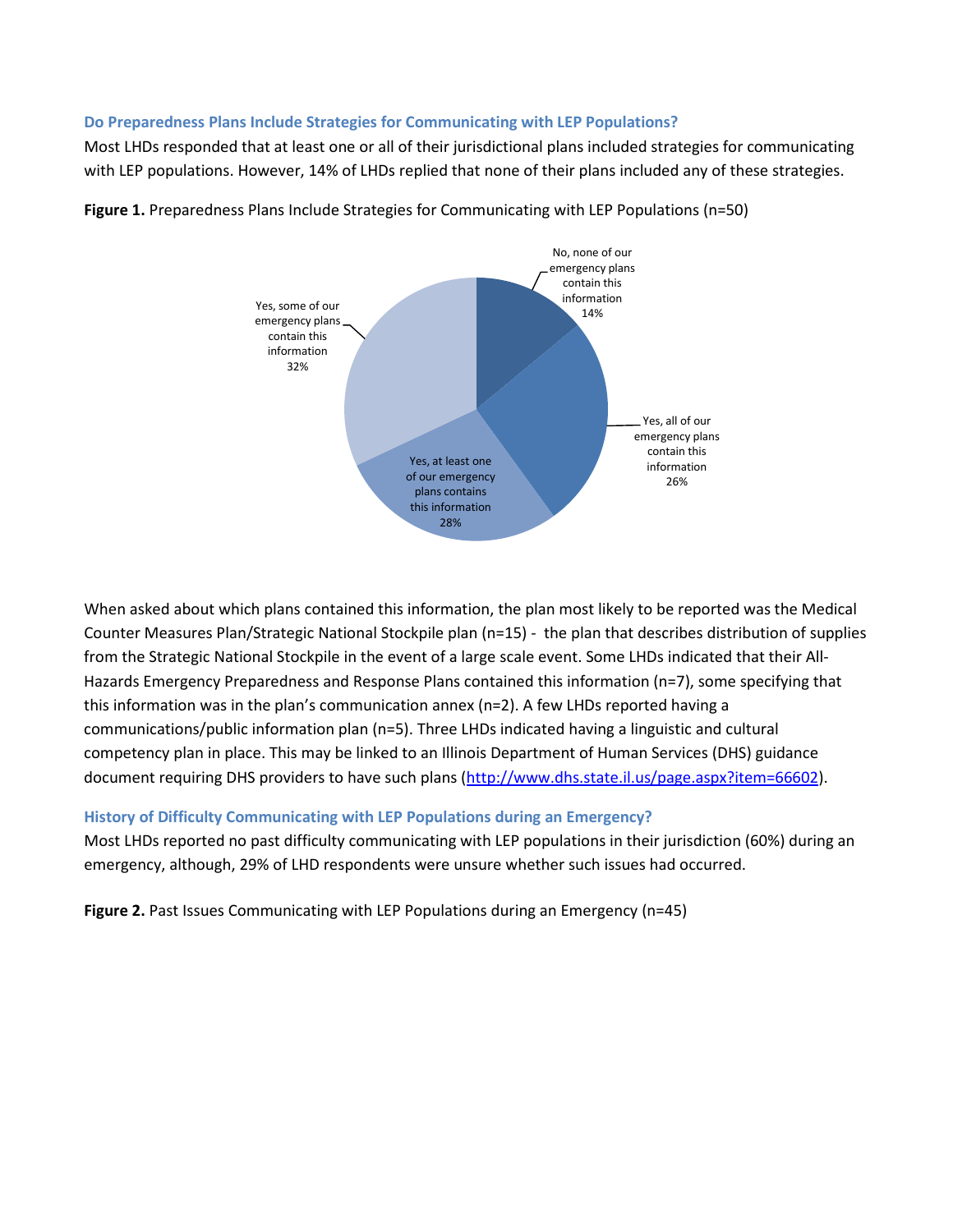

Eleven percent of reporting jurisdictions reported having trouble communicating with LEP populations in a past emergency. When asked to describe these issues, the following responses were provided:

- Communication and understanding are always challenges and this is only amplified in an emergency. Other issues include trust, transportation, and working with law enforcement. These issues are always of concern and we are now working as part of a coalition to further address these concerns.
- Not enough resources.
- Simply trying to communicate with travelers we were monitoring for potential Ebola. Getting them to understand what we were requiring of them and why.
- Appropriate materials, cultural considerations beyond just translating materials, identifying existing routes (e.g. community groups) for disseminating information to those specific populations (excluding existing contacts with migrant labor council).

**Which of the Following Strategies has Your Department used to Provide Information to People with LEP during an Emergency?**

| <b>Strategy</b>                                                                          | <b>Percent of LHDs</b><br><b>Used Strategy</b> |
|------------------------------------------------------------------------------------------|------------------------------------------------|
| Used pre-existing translated materials (IDPH, CDC, other)                                | 80%                                            |
| Interpreters or interpretative services were used                                        | 70%                                            |
| Created or translated printed materials into commonly spoken<br>foreign languages        | 50%                                            |
| Worked with community organizations that serve limited<br>English proficient communities | 41%                                            |
| Provided language-specific media releases (newspapers, TV,<br>radio, etc.)               | 18%                                            |
| Engaged in community meetings/community forums                                           | 18%                                            |
| None of the above                                                                        | 5%                                             |
| Not applicable, our community members can be reached in<br>English                       | 2%                                             |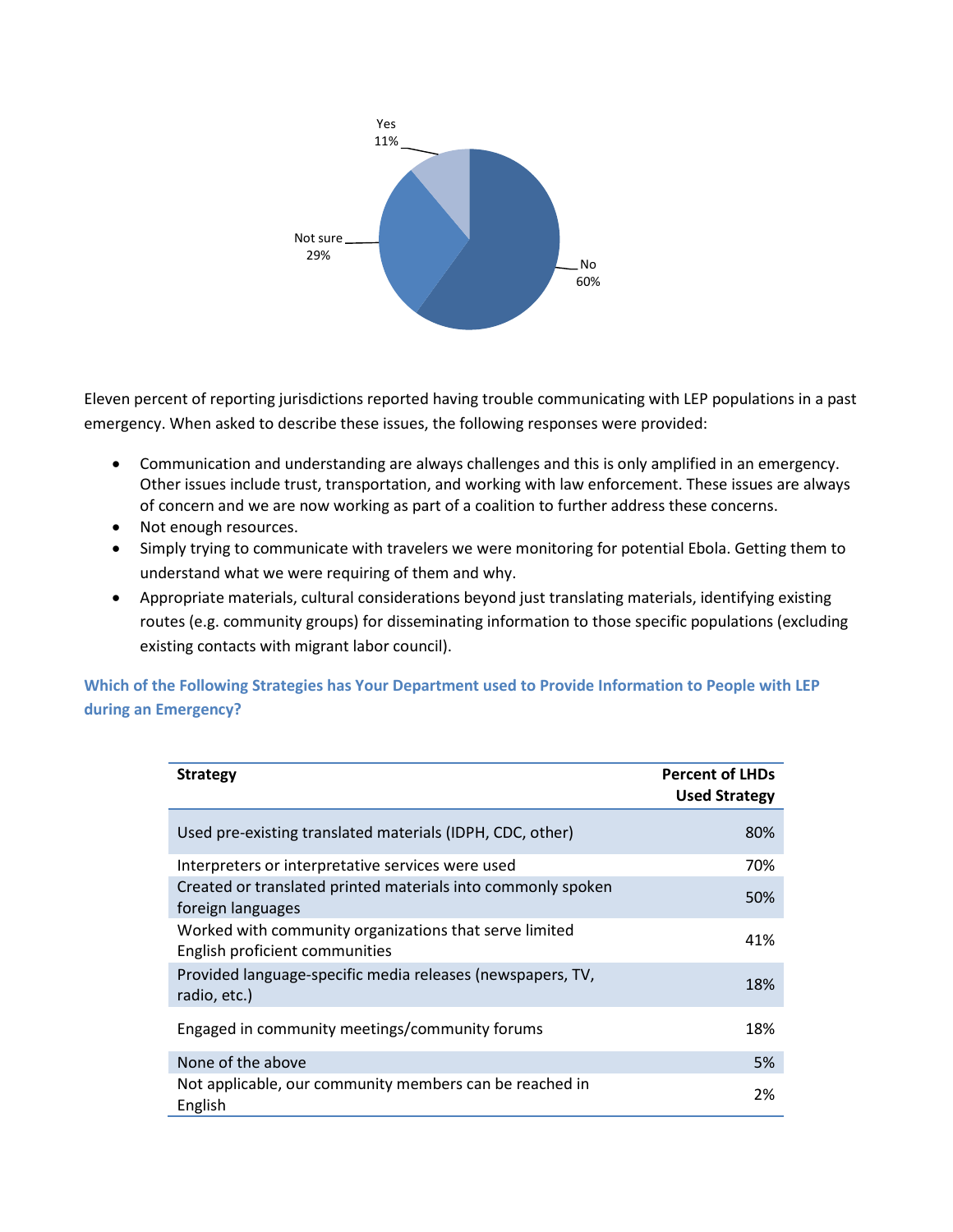### Other strategies mentioned by LHD included:

- Identify interpreters or interpretative services
- Utilize visual communication boards and language translation program on IDPH website

# **Interest in Receiving Technical Assistance/Tools to Improve Communication with LEP Speakers during an Emergency?**

The vast majority (89%) of LHD staff were interested in receiving technical assistance or tools to improve communication with LEP speakers during an emergency (n=44). When asked to rank the types of technical assistance that would be of most use, respondents found translation of relevant printed materials to be most useful followed by training on the best strategies to reach LEP populations. Cultural awareness training was seen as the least helpful tool listed on the survey.

## **Figure 3.** Types of Technical Assistance/Tools of Most Use to LHDs

Translation of print materials such as posters, flyers and fact sheets for different scenarios (e.g. floods, tornadoes etc.) (n=39)





# Access to Foreign Language Media Outlets (n=37)

Training on Best Strategies to Reach LEP Populations (n=37)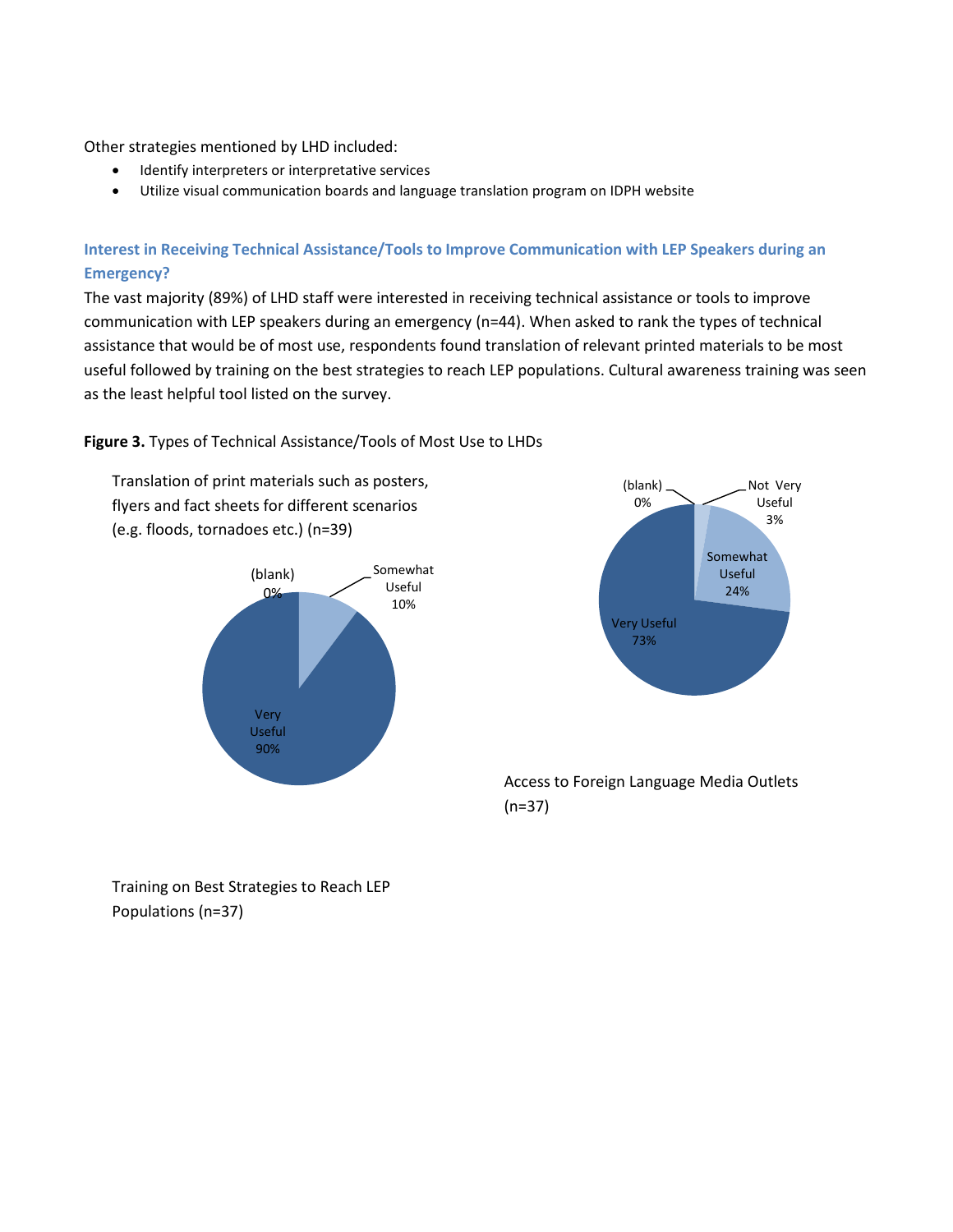

Cultural Awareness Training (n=36)

Additional ideas for tools/technical assistance provided by LHD respondents included:

- Availability of phone-based translation services.
- This all would be excellent! We're also looking at cultural competence and meeting the requirements of Public Health Accreditation. Cultural awareness trainings would be great for all the core programs too. Poverty, limited English, low literacy....all of them!
- I have been thoroughly trained as a Cultural Communication Trainer and am familiar with some of the challenges in reaching populations who speak languages other than English. Nevertheless, I am open to resources and learning of potential strategies to ensure important messages are reached by everyone within our jurisdiction.
- Only 2.1% of our population is LEP, though we still plan for this as much as possible.

# **Is there anything else you would like to share about Working with LEP Populations in Your Community?**

LHD respondents had a variety of comments regarding working with LEP populations that fell into five primary themes:

## *Not perceived as an issue due to low percentage of population:*

- Only 7.4% of the population of our county report speaking a language other than English in their homes.
- We are 98% English speaking in our county.
- We are very small and have very few people who don't speak English. The ones we do have always had a friend or family member with them to help translate.

## *Low percentage of population but perceived as an issue to address*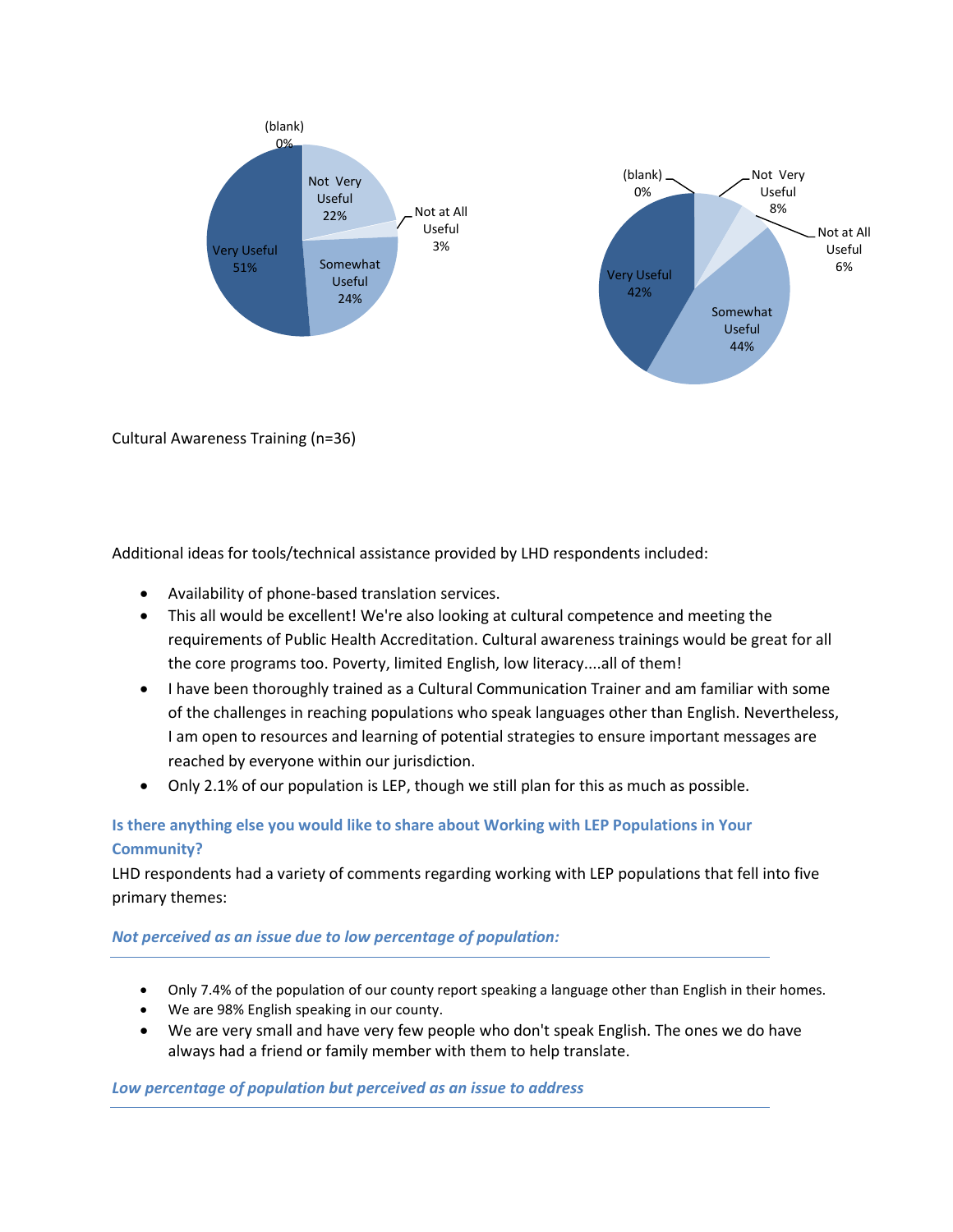- Very rare occurrence in our county, but still important to plan for.
- We are a very small county with most of our population speaking English and those that do not tend to have a family member that does speak English. Our issue is with the very few people that do not speak English or the people traveling through the area that we have no way to account for during an emergency that could speak any number of other languages. Being a small county we are relying on the help of other agencies during an emergency. We know law enforcement and the Coroner use the University to help when people have limited English proficiency. Have been considering the use of teachers from area schools that teach foreign languages, community members and family members in the area that speak other languages and are proficient in English, and our own employees that know other languages to help during an emergency.

### *Perceived as an important issue*

- Being able to have an established point of contact to "bridge" non-English speaking population to our health department (undocumented populations or un-trusting of those who do not speak their language). Even if not a specific person, listing cultural sensitivities of who is trusted/not trusted within a cultural group when providing information to that group. (e.g. male vs. female as an acceptable authority figure).
- A lot of TB screened patients and WIC clients fall into Limited English speaking as we are within range of a meat processing plant that has hired many French Congo population. We know that there is a large distrust of government presence too. The Spanish population is well established from what we are told, but we can always work toward being more inclusive.

### *Currently have initiatives in place*

- We have a working agreement with our local college for assistance with translators, as well as, contact persons in the community to assist with translation.
- Our department employees at least one bilingual staff member

## *Limited resources limit efforts*

- Translators are difficult to locate and retain in rural communities. Assistance with obtaining such resources from IDPH would be invaluable!
- Have used some "apps" with limited success. Working with interpreters is best, but very costly when no one has budgets that pay for this service.
- We work, when we can, with minority key stakeholders who can champion messages to their own populations. The challenge, however, is that with chronic underfunding of LHD programs and compounded by the current State budget impasse, is to keep LHD PH infrastructure in place so we keep staff who work with these various key stakeholders. Furthermore, the extreme staff reductions we've made at our HD just to keep the doors open to serve the public and the pattern of not filling positions left vacant by employees leaving the Agency have resulted in little/no ability for staff to have any time for training or for work in EP planning, such as this. Chronic underfunding of programs and services at LHDs combined with having no State support for the services/program we offer directly affects the most vulnerable in our communities - INCLUDING people who speak languages other than English.